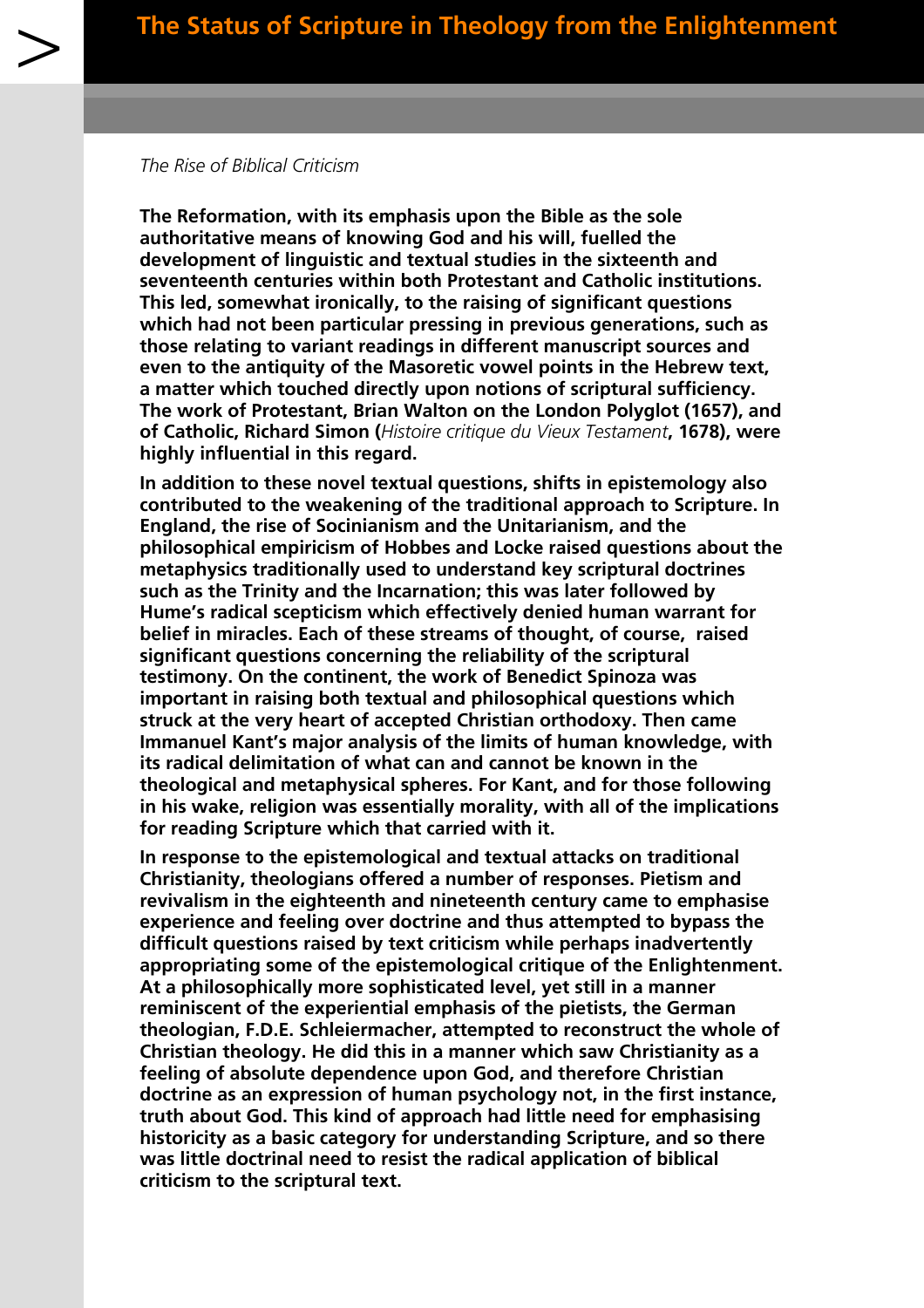# *The Princeton Approach*

**In the nineteenth century, Princeton Theological Seminary provided much of the intellectual leadership in the world of orthodox theology. Its development and formulation of biblical authority was particularly significant and continues to set the broad trajectories of much evangelical thinking on the authority of Scripture down to the present day. Perhaps most significant in this regard is the work of Benjamin Breckinridge Warfield. In an article, authored with A.A. Hodge in 1881, he laid out what he took to be the broad church tradition on inspiration, a position which he then elaborated and defended in further articles. Several points are significant here:** 

- **While revelation is not restricted to the written text of the Bible (i.e., God also reveals himself in mighty acts, in the Incarnation etc), all of these actions need explanation; and this is provided by a reliable, authoritative written account of God's acts in history.**
- **The Holy Spirit supervised the writing of Scripture in such a way as to guarantee that what was written down was what God intended and was therefore consistent with God's character (i.e., when claims concerning truth are made, then the Bible must be true). Such supervision, while extending to the very words of Scripture, was not, however, crudely mechanical but worked in and through the minds and personalities of the various writers, thus preserving their individual humanity in the act of inscripturation.**
- **The variant readings we have in the various manuscripts do not damage this thesis. The original autographs have been lost and all we have are copies into which copyists' errors have crept. The copies we do have are thus errant in places; but the errors are minor, with textual consensus on all key texts which touch on the central tenets of the faith.**

**The Warfield thesis on Scripture has been criticised as a novelty or innovation and as not representing a longstanding tradition within the church, most notably by Jack Rogers and Donald McKim. They see it as the result of `scholastic' (seen here as equivalent to `rationalist') streams of thought within Reformed theology, combined with the impact of Scottish common sense realism (SCSR). The case is overstated. Certainly, Warfield was influenced by SCSR, and also had a naïve confidence that historical text criticism would bring scholars closer and closer to textual consensus, but in all major respects his thinking is consistent with traditional orthodox approaches stretching back through the Reformation and Middle Ages to the patristic era, as the work of scholars such as John Woodbridge and Richard Muller has shown.** 

*Karl Barth*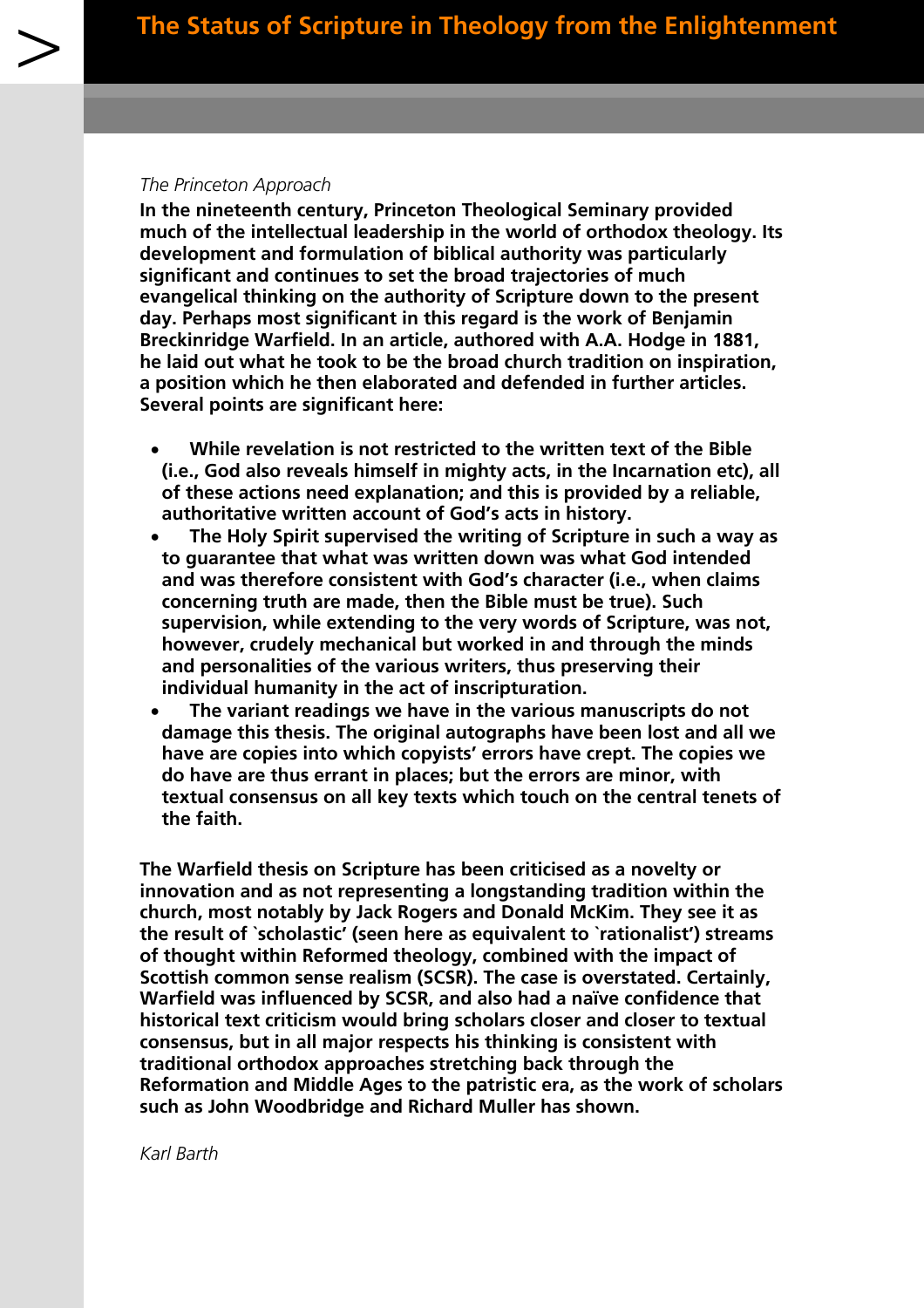**Barth's approach to Scripture has proved highly contentious in evangelical circles with often bitter divisions existing between those who regard his position as a legitimate development of the Reformation position and those who regard it as little more than another example of post-Kantian liberalism.** 

**Rejecting liberal attempts to assimilate theology to human psychology in a manner which ultimately reduced God to the dimensions of humanity, Barth focused on the Incarnation, arguing that only in Christ is God revealed. The result: Scripture was only indirectly revelation, being rather a witness, albeit a uniquely privileged one, to the one and only revelation of God in Christ. For Barth, this meant that Scripture must be taken seriously, as it is this which points us to Christ; but also that questions of historicity had little interest for him. Indeed, such questions for Barth missed the central, instrumental purpose of Scripture as pointing to Christ who breaks into history but cannot be subordinated to categories of history.** 

**Barth's doctrine of Scripture is important for the way it brings to the fore the dynamic power of Scripture, something which can often be lost in evangelical debates about historicity etc. which can become ends in themselves and lose sight of the larger salvific purpose of God's revelation. Nevertheless, the separation of the function of Scripture and the content of Scripture, of Scripture's claims about Christ and the reality of Christ, is most unfortunate and can lead to radical subjectivism. Further, the basic rejection of historical-critical questions as irrelevant, and the emphasis on the essential fallibility of Scripture so as not to distract from the uniqueness of Christ is surely an overstatement of the case, and would appear to present the problem of as if it were part of the solution.** 

### *Current Evangelical Thinking on Scripture*

**1. Infallibility and Inerrancy** 

**There is considerable diversity within evangelical thinking on Scripture at the current time.** 

• **Some scholars see Scripture as being** *infallible***, by which they mean that Scripture is sufficient to achieve the end for which it is intended. This position allows for errors in Scripture on detail (e.g., the apparent discrepancies between the gospels) while maintaining the power of Scripture as the unique Word of God for salvation. The problem with such a position is, of course, the logical one – that the end for which it is intended is itself predicated upon its own selftestimony. Some scholars have attempted to argue the historical normativity of something approaching the infallibilist position, but more recent work has demonstrated that neither the infallibilist idea, nor its close relatives, those positions associated with figures such as**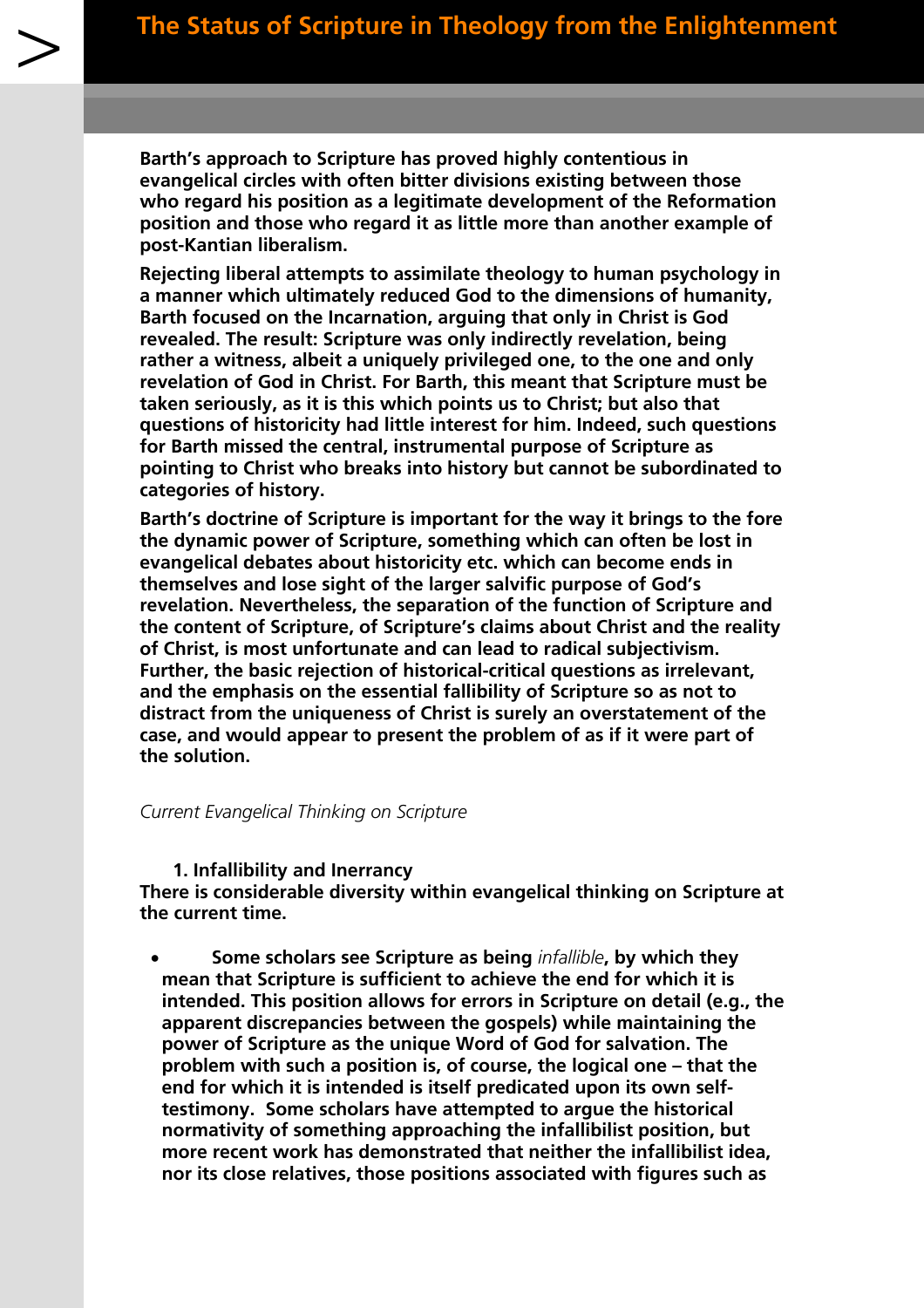**Karl Barth and G.C. Berkouwer, are representative of the views of the church prior to the Enlightenment, and that such should therefore be read more as breaks with the church's tradition in response to the critical textual, epistemologial, and moral theories of Enlightenment thinkers.** 

• **Some scholars see Scripture as being** *inerrant***, by which they mean that it contains no errors of fact and is all-sufficient for the purposes for which it is intended. Central to this position is the argument that the Bible itself teaches its own inerrancy, a view which was given a strongly Christological basis by the work of John Wenham. The position is ably summarised in the Chicago Statement on Biblical Inerrancy. Inerrancy, however, should not be mistaken as teaching that the meaning of Scripture is rendered obvious in all cases and as thus bypassing the need for proper interpretation. Indeed, the issue of hermenutics is now one which preoccupies much of evangelical thinking on Scripture.** 

### **2. Hermeneutics**

**Since the groundbreaking work of Karl Marx, Friedrich Nietzsche and Sigmund Freud in their respective disciplines, it has become a truism that readers bring many of their own interpretative strategies and agendas to bear on the interpretation of texts, and theologians have been assiduous in their application of this insight to the Bible. Of course, traditional Christian emphasis upon the need for readers of the Bible to be assisted in their understanding by the Holy Spirit, and upon the supernatural nature of faith, have also meant that issues relating to the role of the reader in understanding Scripture have never been far from the surface in discussion. Indeed, it is arguable that the Christian understanding of the self-deceptive nature of sin means that Christians, of all people, should be aware of the way in which they will tend to manipulate God's words for their own ungodly ends. Nevertheless, Christian commitment to a God `who is there and who is not silent' prevents the kind of reductionism which makes all meaning merely a function either of the reading community's own horizon of expectation or of the power structures within which the reading is taking place.** 

**Useful evangelical contributions to the field of hermeneutics can be found in the writings of Anthony C. Thiselton and Kevin J. Vanhoozer. These scholars have profitably applied to the Bible the speech-act theory of J.L. Austin and John R. Searle. This is a theory which brings to the fore the idea that speech involves action, i.e., it does not just describe a state of affairs but can be used to do a variety of tasks, including changing the status quo. For example, the words `I do' in a wedding ceremony actually change the individual from an unmarried person into a spouse. Applying this insight to Scripture allows for attention to traditional attention to genre in order to establish meaning. It also ties the doctrines of God and Scripture together in a way that points forward to the overcoming of the radical scepticism of the `death of the author' schools of literary theory**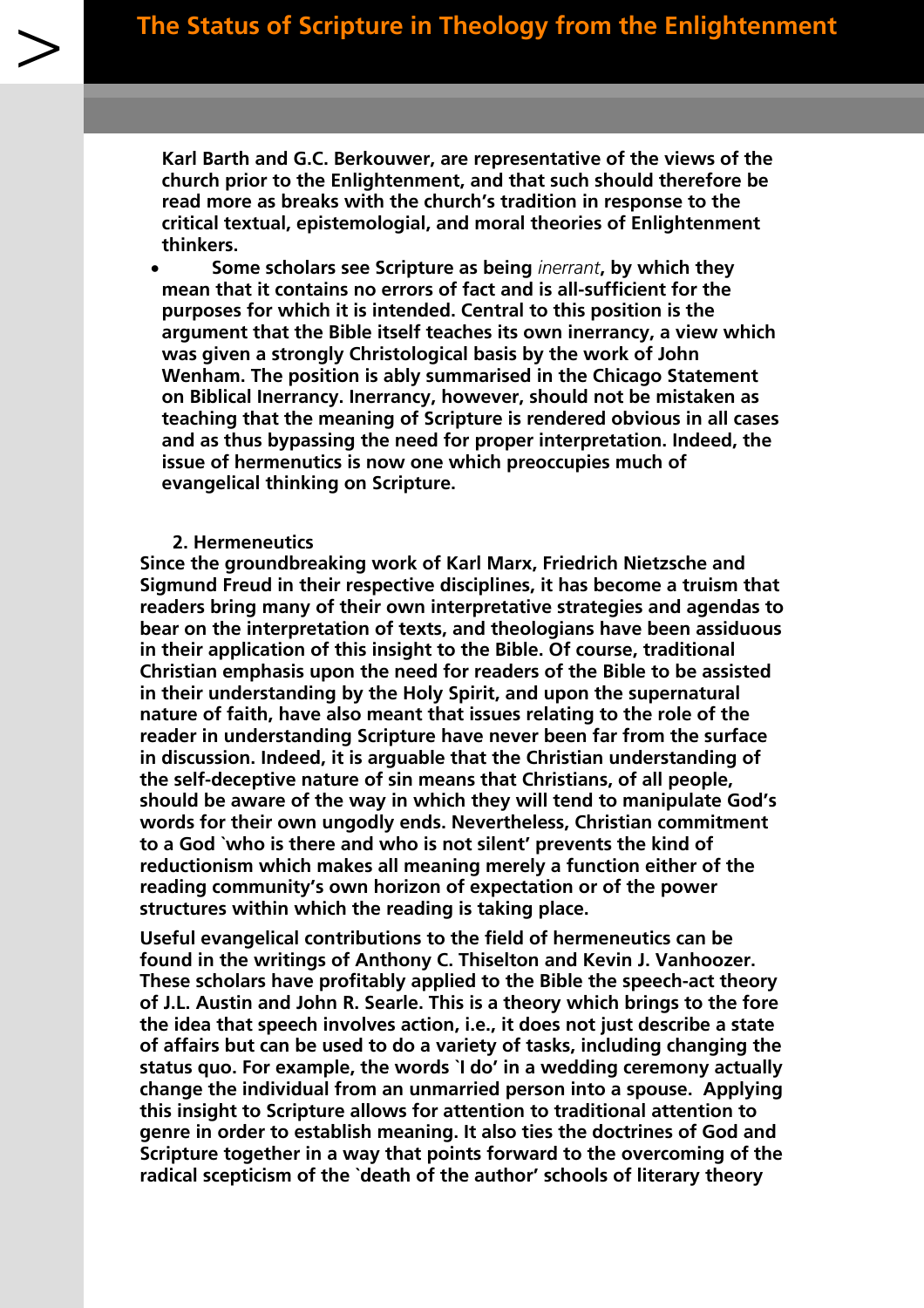**which in recent years have created such interpretative chaos in the field of general literary theory. In addition, both scholars have drawn on the theology of the cross as outlined by Paul in 1 Corinthians as a way of making the reader aware of the temptation towards manipulation which is inherent in the interpretative task and as a means of bringing all interpretations into line with God's revelation of himself in the life, work and words of Christ. As such, their work attempts to transcend the division which sometimes exists between a dynamic (Barthian; infallibilist) understanding of Scripture and a propositional/cognitive (inerrantist) approach.** 

**3. Redemptive–Historical Approaches to Scripture One final trajectory of theological reflection upon the nature and meaning of Scripture is that which focuses on redemptive history. Arising in the critical milieu of the late eighteenth and pioneered by figures such as J.P. Gabler, this approach made a distinction between the categories and methods of systematic theology and those of biblical theology, the latter being conceived as a discipline which was shaped less by synthetic categories and more by the shape of biblical history. In the nineteenth century, Geerhardus Vos of Princeton, a friend of Warfield, baptised this paradigm into a traditional evangelical framework, emphasising that the meaning of the Bible was to be found essentially in the story of Israel which culminated in Jesus Christ. Scripture was thus authoritative both because it was divinely inspired (i.e., according to its mode of delivery) and because it focused authoritatively on Jesus Christ (i.e., according to its content). This method has been fruitfully expanded and developed in the last fifty years in evangelical circles by scholars such as Herman Ridderbos, Willem VanGemeren, and Graeme Goldsworthy.** 

### *Conclusion*

**For most evangelicals, the terms of debate continue to be those set by the pre-Enlightenment testimony to the Bible as verbally inspired, refined by the work of such as Hodge and Warfield in the nineteenth century, and developed in a context which is increasingly aware of the issues raised by hermeneutical theory. What is clear is that a rounded doctrine of Scripture must not simply deal with text critical issues or with matters of interpretation but must co-ordinate all of the concerns which have been raised, textual, epistemological, moral, christological, and hermeneutical, if the Bible is to be adequately understood, preached and defended as the Word of God.**